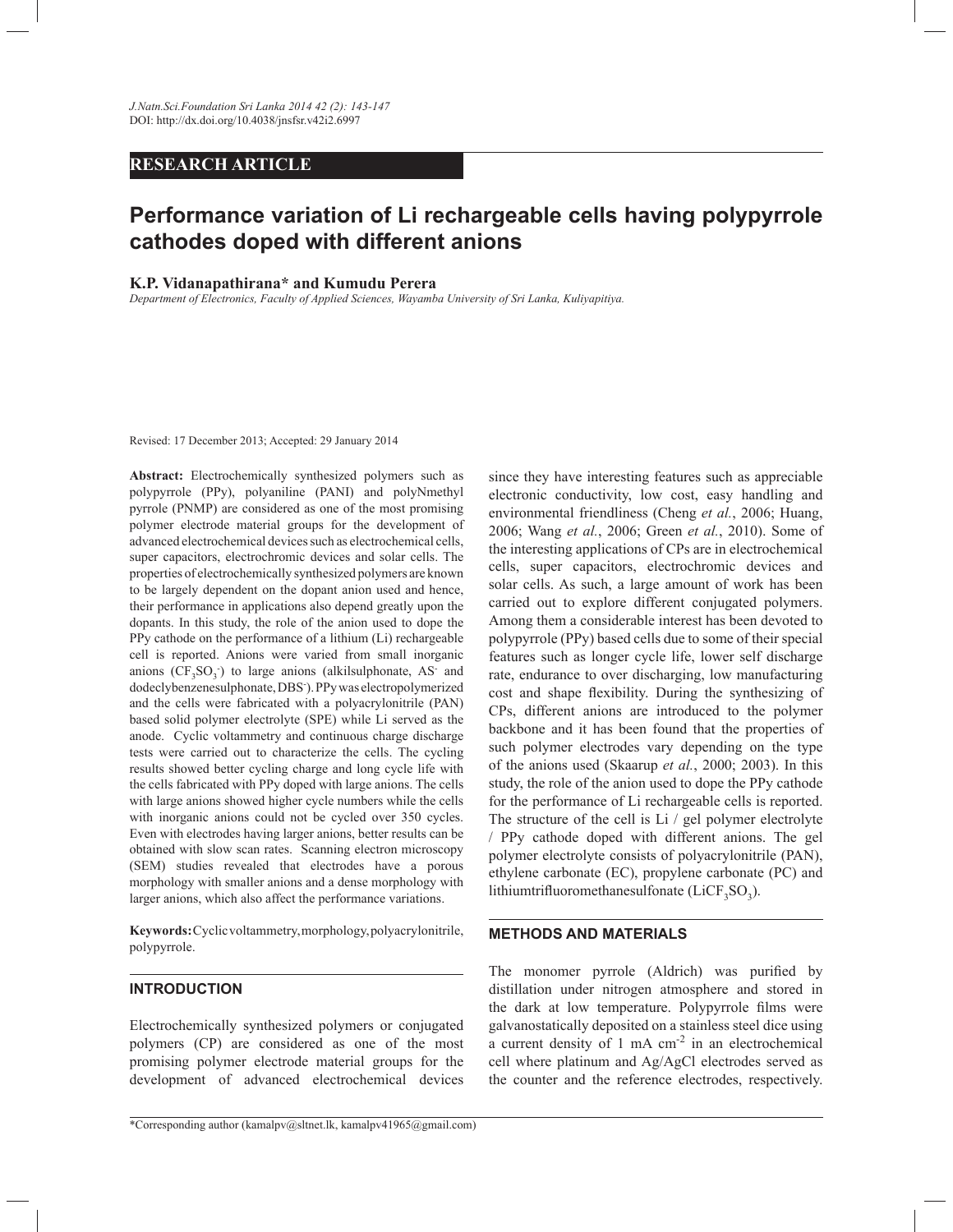The thickness of the films were set to be  $1 \mu$ m. Aqueous solutions of 0.5 M sodium dodecylbenzenesulphonate (SDBS) (Aldrich), sodium alkylsulphonate (SAS) and lithiumtrifluoromethanesulfonate (lithiumtriflate)  $(LiCF<sub>3</sub>SO<sub>3</sub>)$  were used as the electrolytes for doping pyrrole. Dodecylbenzenesulphonate (DBS) and alkylsulphonate (AS) anions are known to be larger in size compared to triflate  $(CF_3SO_3)$  anion. Preparation of PAN based gel polymer electrolyte with  $LiCF<sub>3</sub>SO<sub>3</sub>$  as the salt and EC and PC as plasticisers was done using the hot press method (Perera *et al.*, 2000).

 The cells were fabricated inside an argon filled glove box. The PPy deposited on the stainless steel dice was used as the cathode. A circular disc with the same diameter as the cathode cut from the gel polymer electrolyte membrane was used as the electrolyte or the separator. A lithium electrode of the identical diameter as the electrolyte served as the anode. A brass sample holder was used to house the whole cell assembly.

 Cyclic voltammetry tests were first carried out for the cells in the potential range 2.2 - 3.5 V using a computer controlled potentiostat / galvanostat. While the PPy electrodes served as the working electrode, lithium was used as both the counter and reference electrodes. Cells were cycled at different scan rates. Thereafter these cells were tested for their ability to withstand continuous charge and discharge cycling. The cells were first galvanostatically discharged to 2.0 V, immediately subjected to a galvanostatic charge up to 3.5 V and maintained at that potential until the desired current was reached and then discharged using a computer controlled charge-discharge setup. The maximum charge and discharge currents were set to 25 µA.

 In order to study the morphologies of the PPy cathodes, scanning electron microscopy (SEM) studies were carried out. For SEM studies, films of 10 µm thickness were deposited on indium tin oxide (ITO) glass.

# **RESULTS**

The resulting cyclic voltammograms for cells having  $PPy$  : X ( $CF_3SO_3^-$ , DBS<sup>-</sup>, AS<sup>-</sup>) electrodes of 1  $\mu$ m thickness are shown in Figure 1.

 Almost all the cells had open circuit voltages between 3.0 – 3.5 V. Peaks appeared at cathodic and anodic scans, but with increasing scan rates, the appearance of the peaks became weaker and also the peak separation became larger. However, the peak separation in cells using PPy with larger anions is smaller compared to PPy with  $CF_3SO_3$ . The areas of the curves tend to decrease with increasing scan rate.

 The capacity variations with cycle number are shown in Figure 2 for each cell. A cell containing the electrode doped with a small anion has a lower cycle life. Also, it has undergone a severe problem in charging and discharging after 200 cycles. The cell with PPy : AS electrode also has faced the problem around the 700<sup>th</sup> cycle. The other cell has initially undergone a problem but seems to have recovered.

 SEM photographs obtained for the films doped with the three types of anions considered are shown in Figure 3.

 A cauliflower nature morphology, which is known to be porous is available with the PPy : triflate electrode. PPy : DBS are of dense morphology while PPy : AS films are in between porous and dense natures.

# **DISCUSSION AND CONCLUSION**

The cathodic peak (negative current) of the cyclic voltammogram is assigned to the reduction and the anodic peak (positive current) is assigned to the oxidation (Tang *et al*., 2010), i.e. peaks at cyclic voltammograms exhibit the potentials at which redox reactions of the cells at charging (oxidation) and discharging (reduction) take place. If the reactions are well reversible, the ion insertion and deinsertion in and out to the cathode during charging and discharging occurs at identical potentials during each cycle. Hence, the corresponding peaks should appear at the same potential values resulting zero peak separation. At high scan rates, oxidation and reduction processes cannot follow those high rates and hence, those reactions that should occur at a particular potential does not occur. Instead, that potential shifts increasing the peak separation (Vidanapathirana *et al.*, 2000; Cherian *et al.,* 2012). Also, at high scan rates, the redox reactions may not take place completely and therefore, the sharp peaks may not be seen in the curves. The areas of cyclic voltammograms refer to the total charge that exist during cell reactions. With the decreasing area upon increasing scan rate, it reveals that the available charge during fast scan rates is very low. Hence, in order to get the use of the whole charge, cells should be cycled at slow scan rates (Kim *et al.,* 2008).

 The low separation between charge (oxidation) and discharge (reduction) curves in the graphs of capacity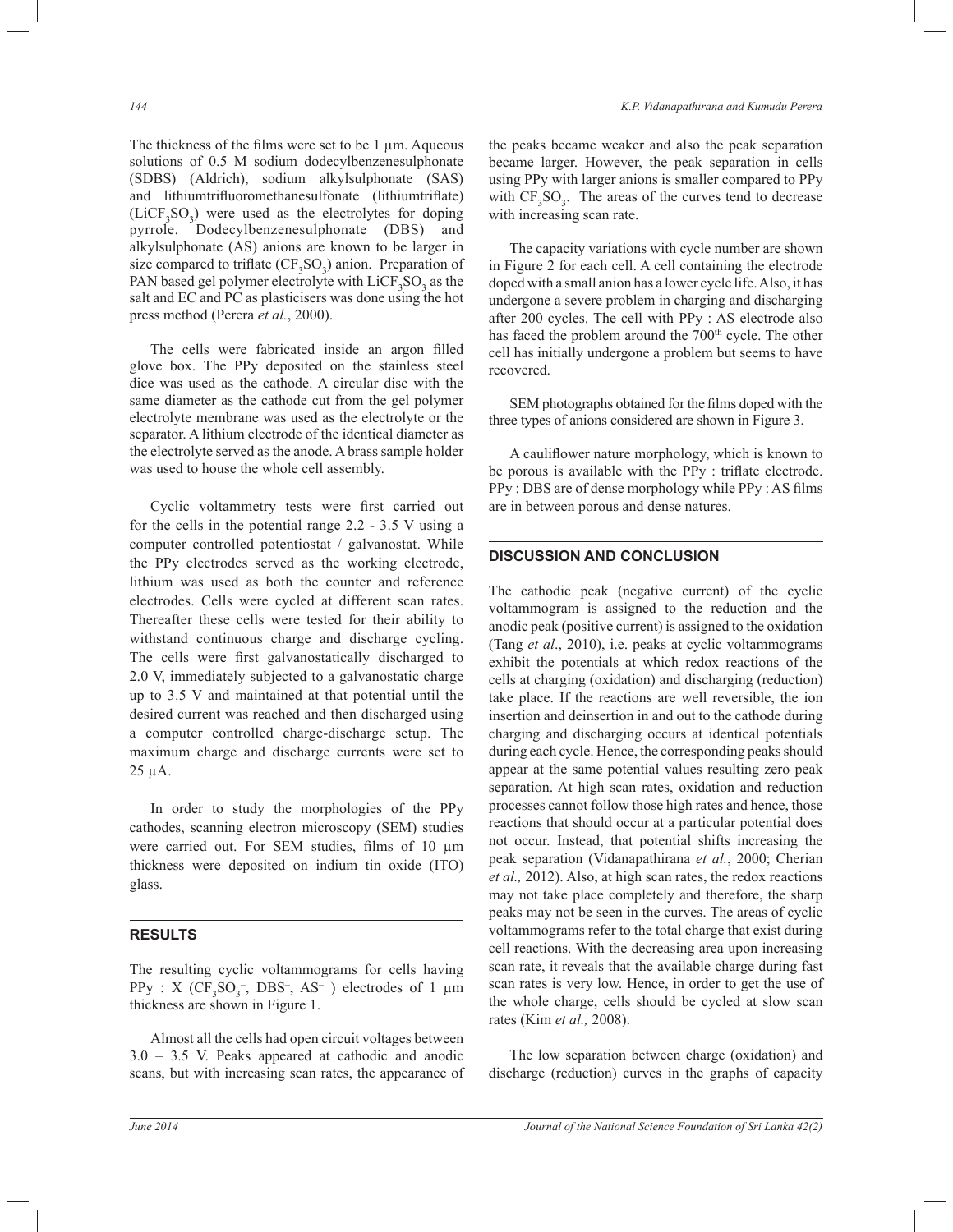

**Figure 1:** Cyclic Voltammograms obtained for the cells of the configuration, Li/PAN:EC:PC:/PPy:X  $X: (a)$  Triflate  $(CF_3SO_3^-)$ ; (b) Alkylsulphonate  $(AS^-)$  (c) Dodecylbenzenesulphonate (DBS<sup>-</sup>)



**Figure 2:** Capacity variation with cycle number for cells with PPy: X having film thickness of 1 μm  $X:(a)$  Triflate  $(CF_3SO_3^-)$ ; (b) Alcylsulphonate (AS<sup>-</sup>); (c) Dodecylbenzenesulphonate (DBS<sup>-</sup>)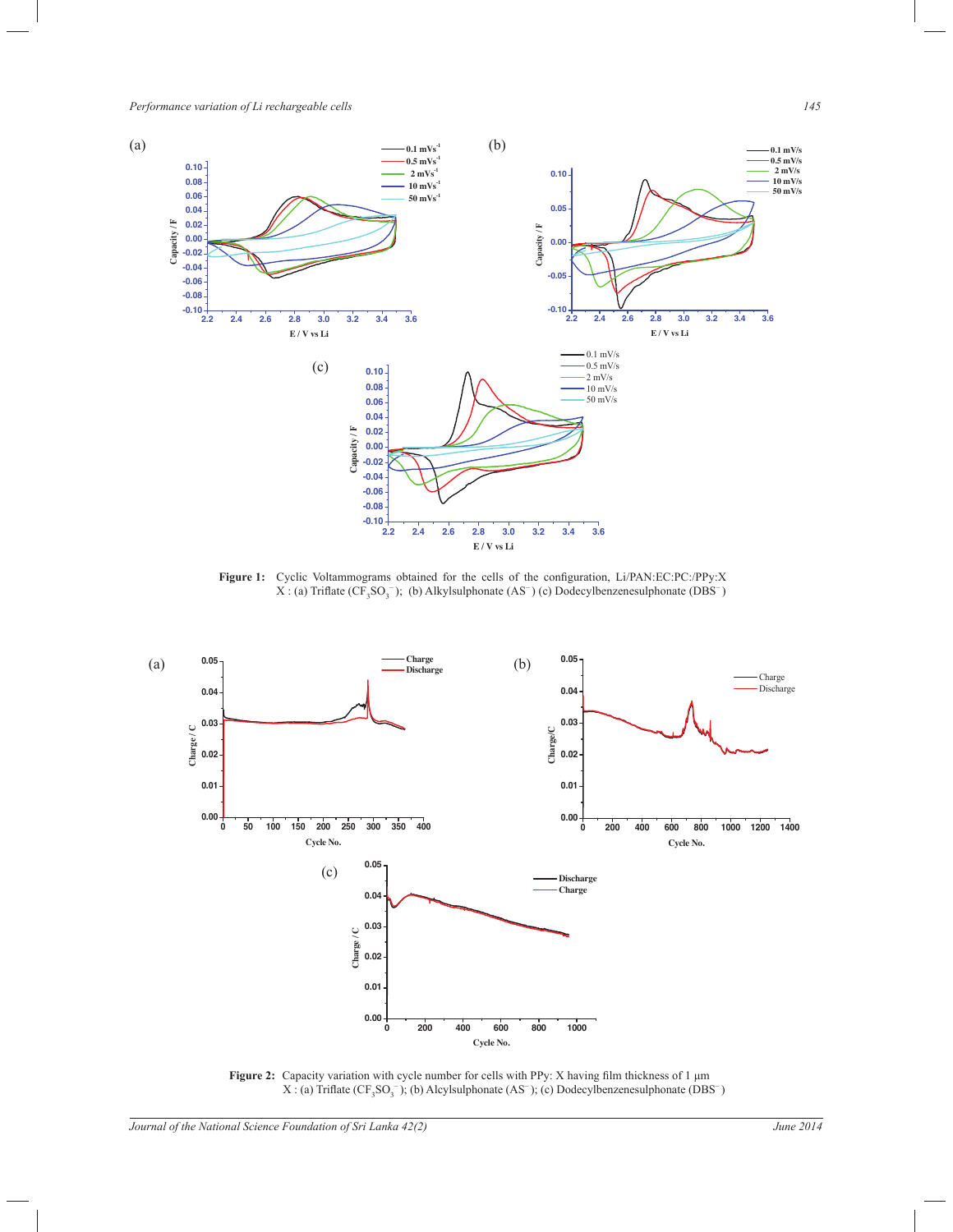



(c)

**Figure 3:** SEM photograpgh of PPy: X  $X: (a)$  Triflate  $(CF_3SO_3^-)$ ; (b) Alcylsulphonate  $(AS^-)$ ; (c) Dodecylbenzenesulphonate (DBS<sup>-</sup>). Magnification: 1.2 k.

versus cycle number (Figure 2) indicates the existence of kinetic reversibility. Amongst the most specified characteristics in cells having electrodes doped with larger anions is the retention of charge factor, which is defined as the ratio between the charge and the discharge capacities close to unity. This indicates the absence of parasitic reactions, which may cause higher charge capacities than discharge capacities. The cells with larger anions showed higher cycle numbers while the cell with inorganic smaller anion could not be cycled over 350 cycles. An unusual behaviour was seen in the cell with PPy : AS of 1  $\mu$ m thickness. During around the 111<sup>th</sup> cycle, building up of a high resistance has occurred leading to difficulty of charging. It could be due to short circuiting with lithium. The morphology of PPy : AS films, which are more closer to porous nature may also be responsible

for this. Some irreversible capacity losses in cells may be attributed to the contact area and shorter diffusion length in thin electrode films (Zhu *&* Lu, 2012).

 From Figure 3, it is clear that the PPy / DBS has a dense morphology. In literature, it is reported that electrode films having dense morphology may give rise to slow redox activities and therefore poor cell performances (Melato *et al.*, 2009). Accordingly, the cells with DBS electrodes should exhibit poor performances and lower capacities. However, the cells tested had higher capacities than the porous cathode  $PPy / CF_3SO_3$ . This may be due to the fact that the former fulfills the requirement of slow ion diffusion for a longer period of time to obtain pure capacitive or full charge storage, so that they show comparatively higher capacities.